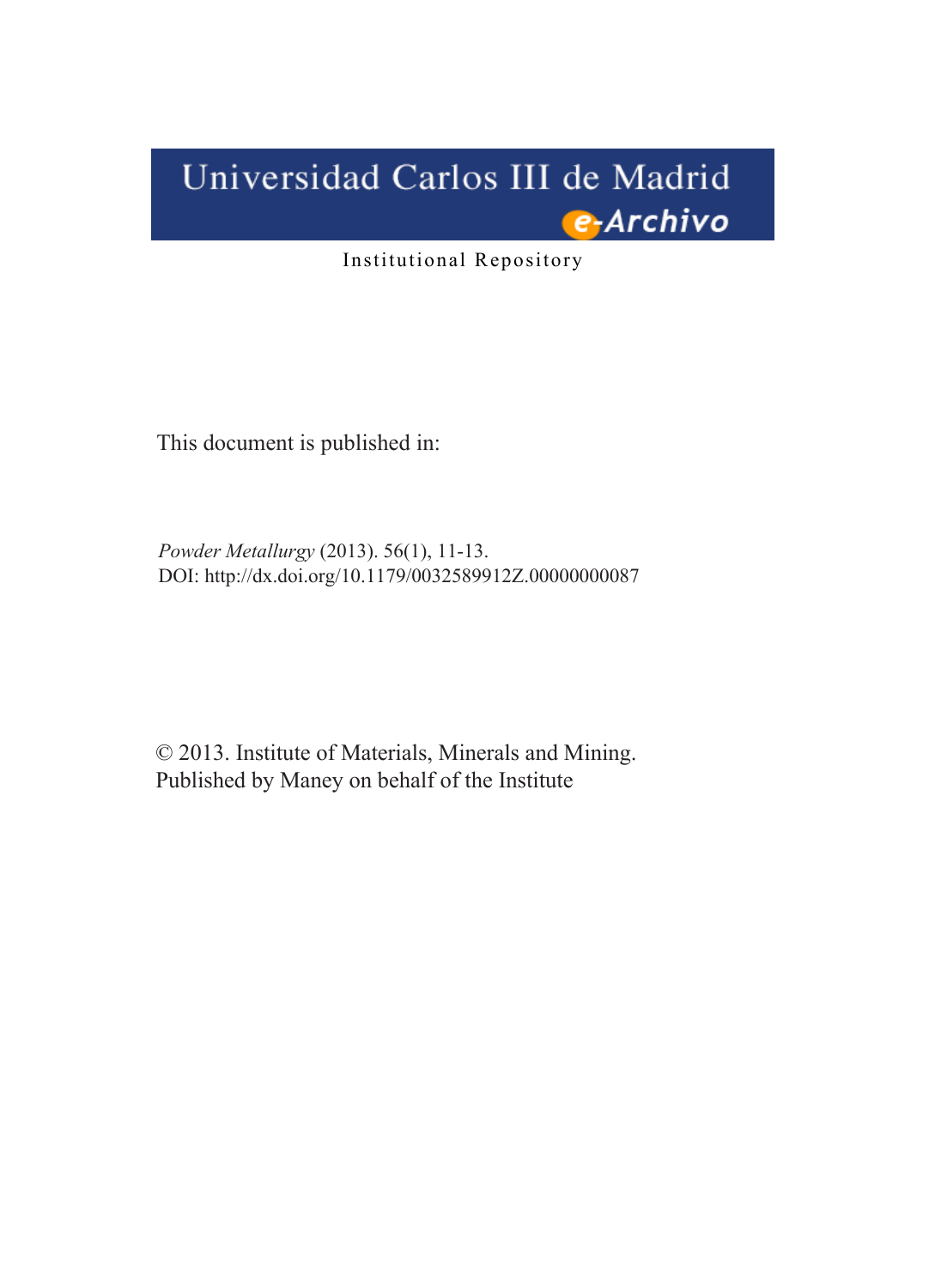## Pressed and sintered AISI 4140 PM low alloy steel from gas atomised powders

G. Navarro<sup>1</sup>, M. A. Jabbari Taleghani<sup>1,2</sup> and J. M. Torralba $^{*1,2}$ 

<sup>1</sup> Universidad Carlos III de Madrid, Av. Universidad 30, 28911 Legan s, Madrid, Spain 2 IMDEA Materials Institute, Avda. Del Mar Mediterra´neo 20, 28918 Legan s, Spain

\* Corresponding author, email josemanuel.torralba@imdea.org.

In conventional PM of low alloy steels various alloying routes are used (fully prealloyed powders, diffusion alloying, elemental powders), but always using powders that allow uniaxial pressing, i.e. acceptable compressibility and flow. Fully prealloyed gas atomised powders (including carbon content) have never been an option because their small size. These powders need to be granulated before being uniaxially pressed and the binder used in the granulating process must be eliminated in the first steps of the sintering cycle. Such a processing route is proposed and initial results presented. A potential advantage of the process is that a low particle size can activate the sintering performance, bringing energy and cost savings over the full process cycle.

The chemical compositions of PM low alloys steels are usually far from those of conventional wrought steels. Elements such as Cu or P (normally avoided in conventional steels) have always been used; in the late 1990s Ni and Mo became more frequent, and more recently, elements with high oxygen affinity like Cr or Mn have gained importance.<sup>1</sup> This situation has promoted specific PM standards regarding chemical compositions because the total alloying content does not fit the concept of conventional ingot metallurgy 'low alloy steels'. Recently, the concept of 'lean steels' has stimulated some PM compositions similar to those of wrought low alloy steels. In contrast, low alloy steels under conventional standards (in the sense of the chemical composition in Table 1), e.g. AISI 4140, have been used in metal injection moulding (MIM). In MIM, gas atomised powders (with less possibility to capture oxygen) and more controlled atmospheres during sintering (owing to the use of batch furnaces) have allowed the use of these standard grades without any problem. In the conventional press and sinter process these grades have never been used, and the powder produced for MIM applications is not suitable for uniaxial compaction.



1 SEM image of AISI 4140 gas atomised powder

In the present work an approach has been made to develop pressed and sintered steels using an AISI 4140 powder developed for MIM, and thereby to profit from the small size of the particles in the level of sintering activation achieved.<sup>2</sup>

#### Experimental process

The powder used is an AISI 4140 grade gas atomised with an average particle size of 22 um (by Sandvik Osprey Ltd, UK). The chemical composition and size distribution of the powder are summarised in Tables 1 and 2 and the morphology of the powder is shown in Fig. 1.

To facilitate uniaxial pressing, the powder was granulated following the established internal protocol of Abrasivos Grinding SA for manufacturing diamond tooling. The binder is a thermosetting resin that is fully decomposed at 400°C. Granules of

0 .5 mm average diameter were obtained with good compressibility and flow characteristics. Before the granulating process, the MIM powder was mixed in a Turbula mixer for 20 min to assure, after sintering, a carbon content of 0.7%. LECO analysis after sintering gave a measured carbon content of 0 .9 wt-%.

The granules obtained were die pressed at 700 MPa. They were then submitted to a combined cycle of debinding and sintering. Green samples were heated to 400°C for 30 min then heated to the sintering temperature. Sintering was carried out in  $90\%$ N<sub>2</sub>– 10%H<sub>2</sub>-0.1%CH<sub>4</sub> at 1200 or 1300°C for 30 min. Specimens were then cooled in the furnace at low cooling rate. Sintered density, hardness, tensile features and microstructure were evaluated.

#### Results

Density and hardness results are summarised in Table 3. Density reached lower values than expected from the particle size. The hardness was slightly higher than expected for this density and composition of the steel, but is in accordance with the microstructure obtained (see below).

The tensile properties are summarised in Fig. 2. The values for UTS and yield strength were comparable with high standard PM grades, but the elongation was rather poor.

The microstructures obtained are shown in Fig. 3. In the upper part of the figure the microstructural constituents are identified, on the basis of microhardness measures. Even though the cooling rate was extremely low, nonequilibrium microstructures can be found in both specimens. In the

|  |  |  |  |  | Table 1 Chemical analysis of experimental AISI 4140 powder <sup>3</sup> /wt-% |
|--|--|--|--|--|-------------------------------------------------------------------------------|
|--|--|--|--|--|-------------------------------------------------------------------------------|

| C<br>Si                                                                                | Mn |  | Мο |
|----------------------------------------------------------------------------------------|----|--|----|
| $0.38 - 0.43$ $0.15 - 0.35$ $0.75 - 1.00$ $< 0.035$ $< 0.04$ $0.8 - 1.1$ $0.15 - 0.25$ |    |  |    |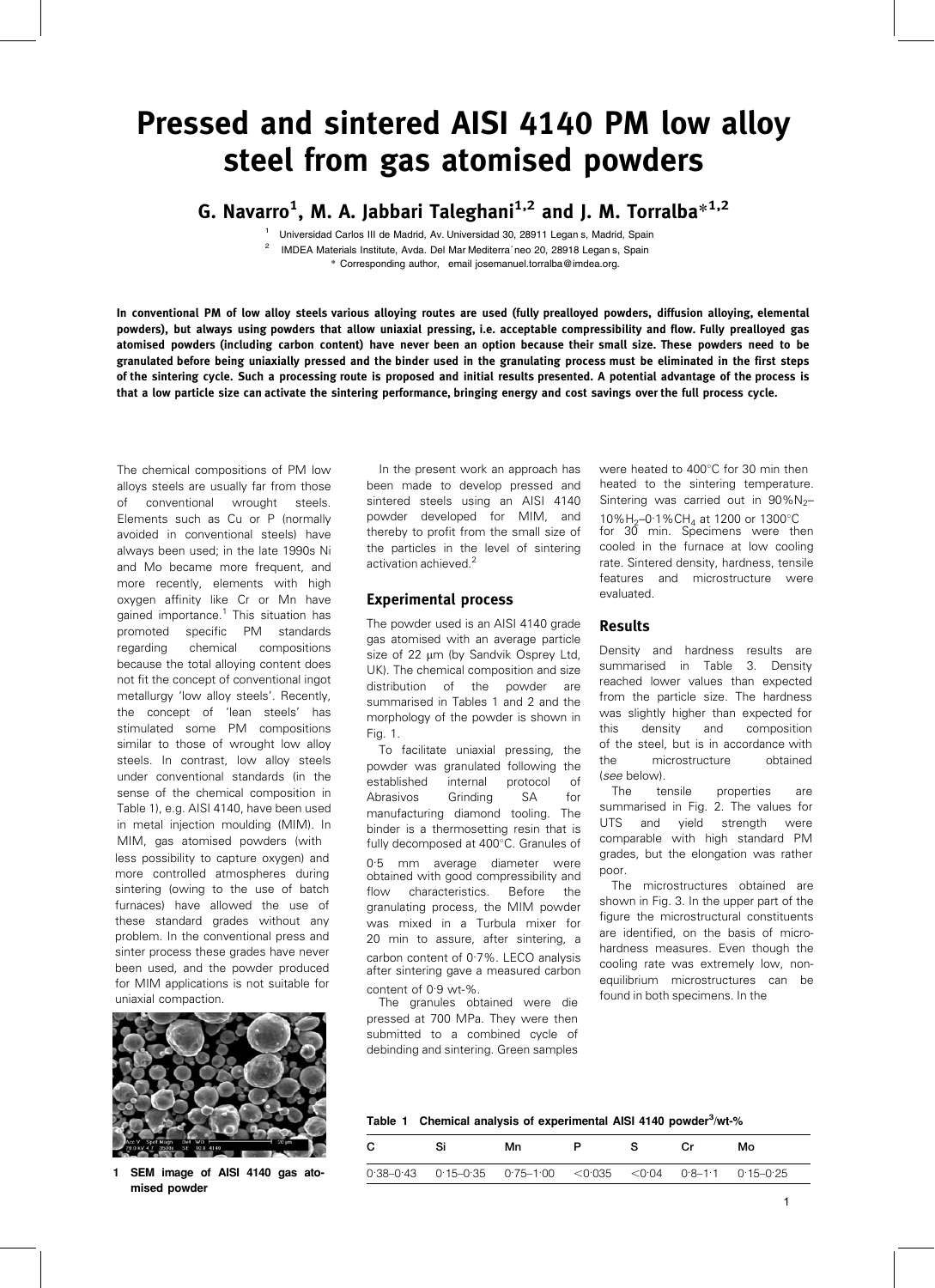

#### 2 Ultimate tensile strength, yield strength and elongation of steels sintered at 1200 and 1300 $^{\circ}$ C

material sintered at  $1200^{\circ}$ C a combination of bainite (upper and lower) and martensite was found, whereas at 1300°C, mostly lower bainite and martensite were observed. At 1300°C some secondary porosity can be found across the microstructure, which is typical of transient liquid phase sintering. It is possible that very low segregations of the alloying elements (especially Mn and Mo<sup>4</sup>) could promote a transient liquid phase and, as a consequence, enrichment of the surrounding area in alloying elements and therefore a localised increase in the hardenability.<sup>5</sup> This is the cause of the large amount of martensite surrounding such secondary porosity. Semi-quantitative SEM-EDAX analysis revealed no evidence of this

|  | Table 2 Size distribution of AISI<br>4140 powder <sup>3</sup> |  |
|--|---------------------------------------------------------------|--|
|  |                                                               |  |

|                                                  | $D_{90}/\mu m D_{50}/\mu m D_{10}/\mu m$ |            |
|--------------------------------------------------|------------------------------------------|------------|
| $80\% - 22 \mu m$ 27.0<br>$90\% - 22 \mu m$ 22.0 | 11.5<br>10.5                             | 4:5<br>4.0 |
| $90\% - 16 \mu m$ 16:0                           | 9.0                                      | 3.5        |

possible segregation; differential thermal analysis was also performed to attempt to detect transient melting between 1200 and 1300°C, but without success. However, work in the literature on steels with high Mn contents under similar sintering conditions have also found this secondary porosity with the same microstructural effect.<sup>4</sup> A detailed view of such a phenomenon is shown in Fig. 4.

The fracture behaviour for this steels is brittle (consistent with the poor elongation values and the narrow range between the yield strength and the tensile strength). The microfracture behaviour is also brittle, as can be seen in Fig. 5. In all cases, most of the fracture surface is composed of cleavage facets. The obtained properties are fully consistent with the observed microstructure.



4 Detail of material sintered at  $1300^{\circ}$ C

#### Discussion

The composition of the gas atomised powder, which is fully prealloyed, gives a good distribution of the alloying elements that promotes, even at low cooling rates, the transformation of austenite to lower bainite and martensite. At higher sintering temperature, any possible microsegregation disappears, allowing higher amounts of hard phases after cooling. The presence of these microconstituents is responsible for the higher hardness and tensile strength, as well as the lower elongation. The fracture surfaces obtained suggest good sintering, in that the load bearing cross-section is high. The mechanical



3 Microstructure of sintered steels (nital etch): microhardness of identified micro-constituents shown in upper images